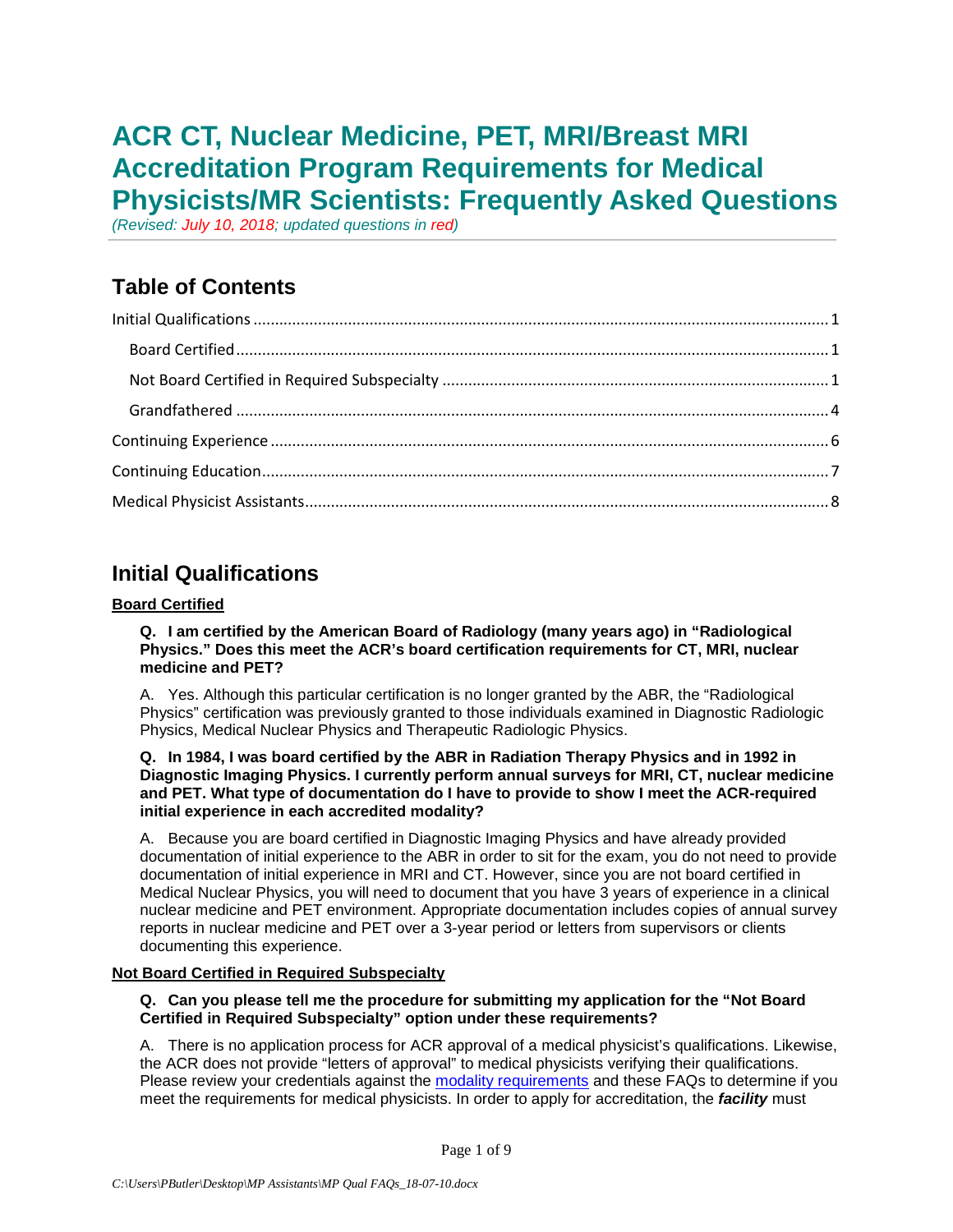ensure that the personnel they use for the accredited modality meets the ACR qualifications. In addition, the facility must have documentation that you meet these requirements. Medical physicists must provide this documentation to the accredited facility. Although the facility is not required to submit documentation of personnel qualifications as part of their accreditation application, they must have documentation on-site in the event of an ACR Site Visit.

**Q. The "Not Board Certified in Required Subspecialty" option requires documentation of 3 years of experience in a clinical environment of that modality. How extensive must this experience be? Full time? Part time? Is any specific number of surveys required?** 

A. The experience may be full or part time. There is no specific number of surveys required.

#### **Q. For the "Not Board Certified in Required Subspecialty" what kind of documentation is required for the initial experience?**

A. Appropriate documentation for initial experience includes copies of annual survey reports within the time period with your name and date, or letters from supervisors attesting to your clinical experience over a specified time period in a designated modality.

**Q. We are in the process of hiring a medical physicist who has just graduated with a MS in medical physics. Does his entire 2 years of experience while in graduate school count towards the 3-year initial experience requirement under the "Not Board Certified in Required Subspecialty" option?**

A. No. The ACR follows the [experience requirements as set out by the American Board](https://www.theabr.org/medical-physics/initial-certification/part-2-exam/requirements-application) of Radiology (ABR). The ABR will credit up to *6 months* towards clinical experience to individuals graduating from a *Master's level* medical physics program that *includes a clinical component* and up to *12 months* to individuals graduating from a *Doctoral level* medical physics program that *includes a clinical component*. Your newly graduated applicant would still need 2½ years of documented experience in a clinical environment to complete the 3 years initial experience requirement. Because he would be completing this initial experience *after January 1, 2010*, it must be obtained *under the supervision of a medical physicist who meets the ACR accreditation program's qualifications*.

**Q. We are in the process of hiring a medical physicist with a recent MS in medical physics who is completing a 2-year residency in diagnostic medical physics. Does his entire 2 years of experience while in residency count towards the initial experience requirements under the "Not Board Certified in Required Subspecialty" option?**

A. Yes. The ACR follows the experience requirements as set out by the American Board of [Radiology](https://www.theabr.org/medical-physics/initial-certification/part-2-exam/requirements-application) (ABR). The ABR will recognize full-time credit for the residency clinical experience. In addition, the ABR will credit up to *6 months* towards clinical experience to individuals graduating from a *Master's level* medical physics program that *includes a clinical component* and up to *12 months* to individuals graduating from a *Doctoral level* medical physics program that *includes a clinical component*. Upon completion of his residency, your applicant could document up to 2½ years of experience in a clinical environment. He would need  $\frac{1}{2}$  year of additional experience obtained under the supervision of a medical physicist who meets the ACR accreditation program's qualifications to complete the 3 years initial experience requirement.

**Q. We are in the process of hiring a medical physicist with a recent MS in medical physics who does not meet the full 3-year initial experience requirement under the "Not Board Certified in Required Subspecialty" option. (He is missing 1 year of clinical experience.) Prior to graduate school, he worked for 3 years as a state inspector and inspected CT, nuclear medicine, PET and MRI equipment. Does his experience as a state inspector count towards his required initial clinical experience for ACR accreditation?**

A. No. The ACR follows the experience requirements as set out by the American Board of Radiology (ABR). No credit is given for experience obtained as an undergraduate, nor for extracurricular experience gained before the graduate degree is awarded, nor for time spent in a residency until the residency is completed. See the [ABR website](https://www.theabr.org/medical-physics/initial-certification/part-2-exam/requirements-application) for additional descriptions of possible credit. Furthermore, state inspection experience is inadequate for accreditation purposes since these tests do not evaluate the broad performance of equipment that is required under ACR accreditation.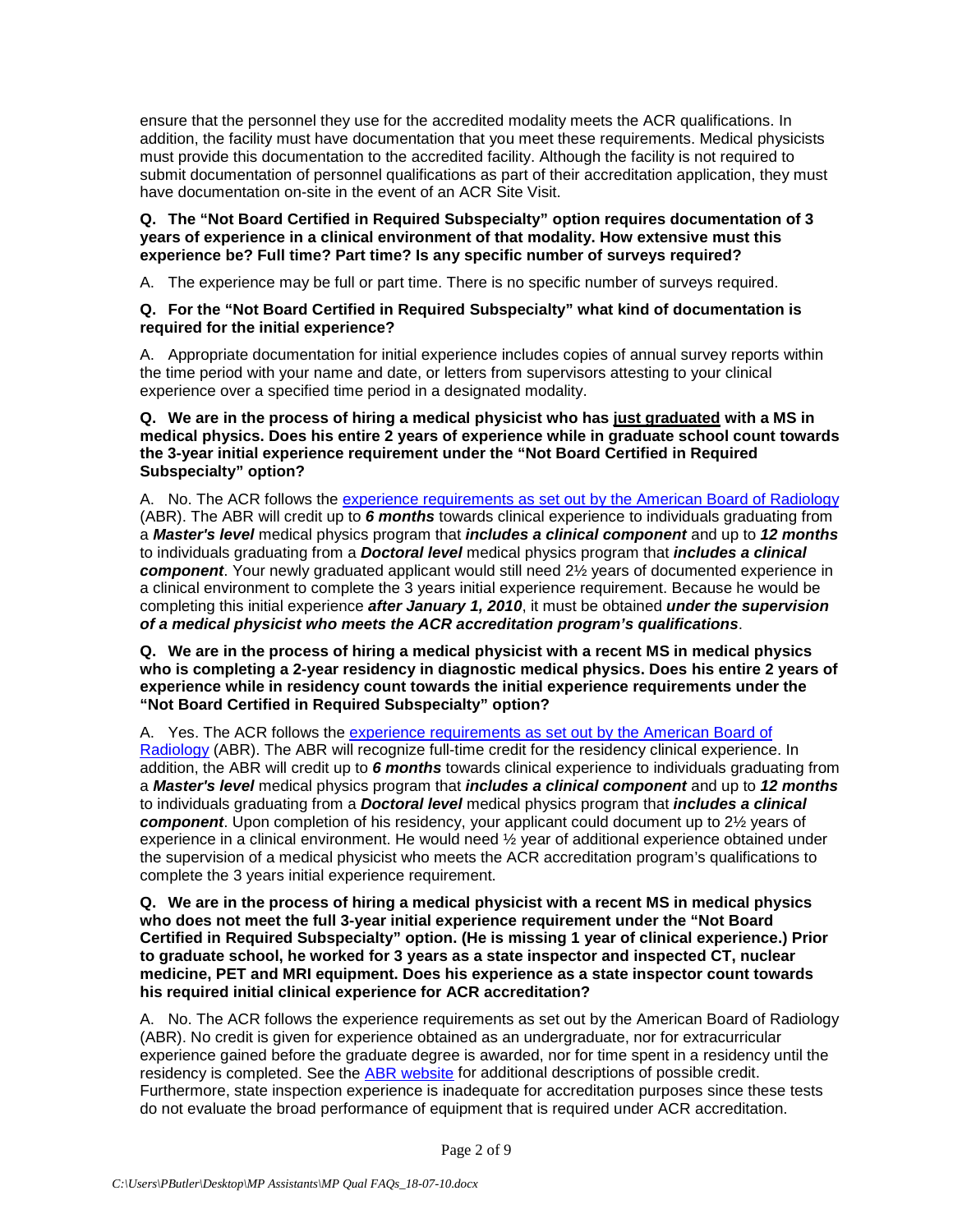**Q. I fall under the "Not Board Certified in Required Subspecialty". I just completed a 2-year residency in diagnostic medical physics and can document clinical experience in 3 different calendar years (July – December 2014, January – December 2015 and January – June 2016). Does this satisfy the initial clinical experience requirement for ACR accreditation?**

A. No. The requirement is for 3 years of documented experience in a clinical environment. Three years means 36 months. The above clinical experience was only over a 24-month period.

**Q. I fall under the "Not Board Certified in Required Subspecialty" for nuclear medicine and PET [or CT or MRI]. What exactly does the word "experience" refer to in this statement: "3 years of documented experience in a clinical NM/PET [or CT or MRI] environment?" Does it have to be specifically on performing annual surveys? Or will QC oversight and performance of other tests be sufficient?**

A. The experience *must* include the performance of annual surveys of the relevant modality. Only providing oversight of others in the performance of these surveys will not be sufficient.

#### **Q. I am ABR certified in Diagnostic Radiological Physics. Does this certification qualify me to perform nuclear medicine and PET surveys at accredited facilities?**

A. No, since it is not in a nuclear medicine subspecialty. However, you will qualify under the "Not Board Certified in Required Subspecialty" option if you can document 3 years of experience in a clinical nuclear medicine/PET environment.

#### **Q. I am ABR certified in Therapy Physics. Does this certification qualify me to perform nuclear medicine and PET surveys at accredited facilities?**

A. No, since it is not in a nuclear medicine subspecialty. However, you will qualify under the "Not Board Certified in Required Subspecialty" option if you can document 3 years of experience in a clinical nuclear medicine/PET environment.

**Q. The following situation is believed to exist: A medical physicist board certified in Diagnostic Radiological Physics is overseeing a non-boarded individual who conducts the nuclear medicine and PET annual surveys required to maintain ACR Accreditation. The boardcertified medical physicist has no clinical background in either nuclear medicine or PET and has never personally tested a nuclear medicine or PET scanner. However, he/she signs off on the reports prepared by the non-boarded individual for submission to the ACR. The nonboarded person has a non-technical undergraduate degree, no master's degree, and no clinical experience of any kind, but was trained how to perform the surveys by a qualified third party. In the example above, could the board-certified medical physicist be qualified under the "Not Board Certified in Required Subspecialty" or the "Grandfathered" provision?**

A. If the board-certified medical physicist cannot document at least 3 years of experience in the applicable modality's clinical environment, he/she will not be qualified under the "Not Board-Certified in Required Subspecialty" provision. If the board-certified medical physicist has not *personally* conducted surveys of at least 3 units (in the applicable modality) between January 1, 2007 and January 1, 2010, he/she will not be qualified under the "Grandfathered" provision. In either case, the individual would not be qualified to provide supervision of others conducting the surveys and would not be qualified to sign the report.

#### **Q. I am licensed as a medical physicist by the state in which I practice and have worked as a medical physicist for over 20 years. Do I now need to obtain board certification in order to qualify to perform annual surveys at ACR accredited facilities?**

A. No. The criteria do not require that a medical physicist be board certified. Although the criteria do not specifically address state licensure, if you meet either the "Not Board Certified in Required Subspecialty" or the "Grandfathered" criteria for the modality, you will meet the ACR qualifications to perform annual surveys at accredited facilities.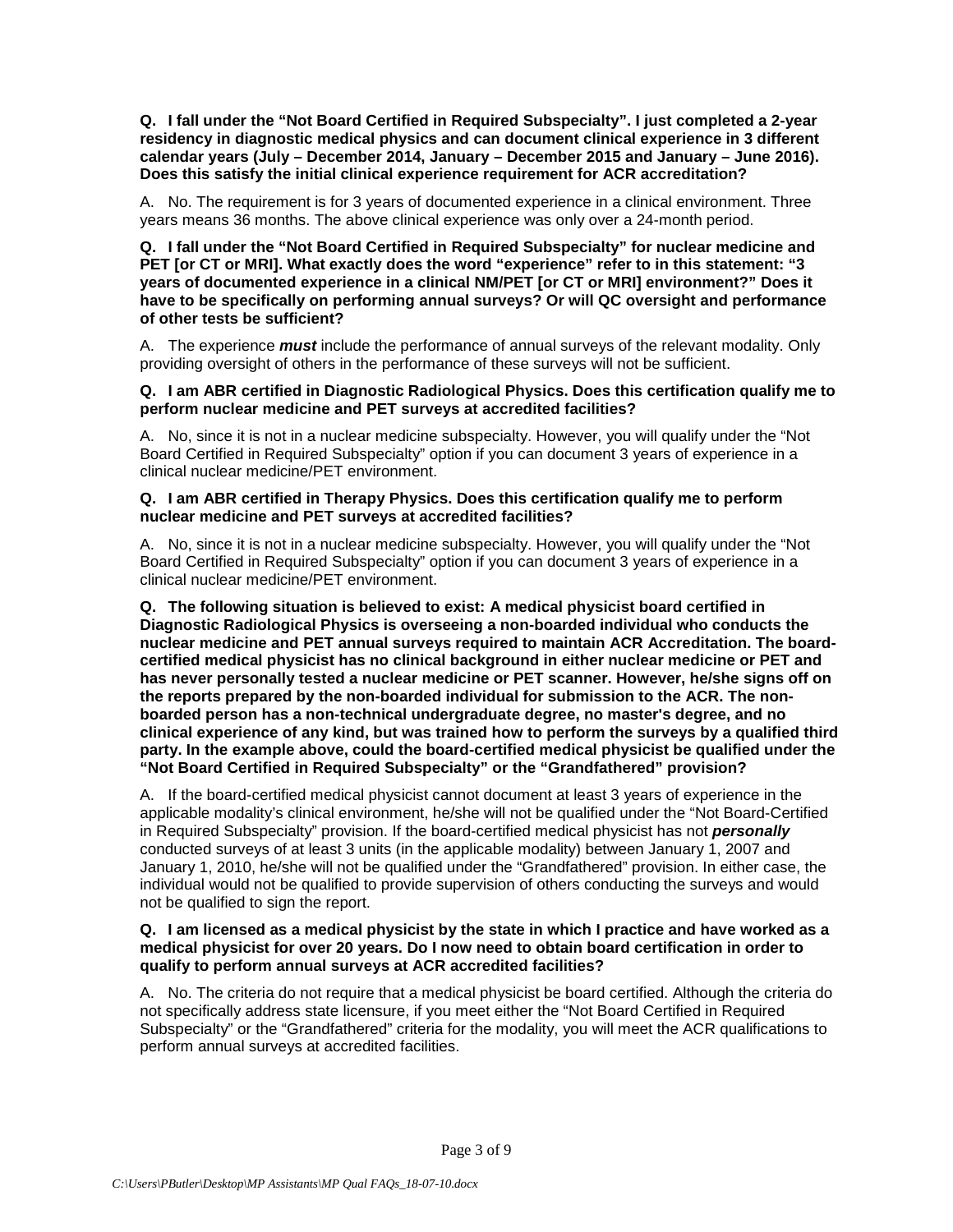**Q. I am currently completing a Master of Science degree in Health and Safety. This graduate degree combines physical sciences like health physics/industrial hygiene and safety engineering. I Have a B.S. in Nuclear Medicine and have had many courses in anatomy, physiology, biology, radiation biology. I am The Radiation Safety Officer for a medical center and have been a Radiation Safety Officer on agreement state and Nuclear Regulatory Commission licenses. I am the manager of a nuclear medicine department that is ACR accredited in PET. I have over 10 years of documented experience in clinical Nuclear Medicine and over 5 years of experience in PET. As a technologist, I am board certified by the NMTCB and registered by the ARRT. After I complete my graduate degree, will I meet the ACR's nuclear medicine and PET accreditation program's qualifications under the "Not Board Certified in Required Subspecialty" option?**

A. Maybe. The "Not Board Certified in Required Subspecialty" option specifies that the graduate degree is in medical physics, radiologic physics, physics, or other relevant physical science or engineering discipline. *Because these qualifications are for medical physicists, the "relevancy" must be to medical physics. A relevant physical science discipline is one that includes at least 3 graduate courses in medical physics.* This is consistent with the American Board of Radiology requirements for taking Part 1 of the Radiologic Physics exam. So, if your graduate program includes an adequate number of graduate courses in medical physics and if you meet the continuing experience requirements described in previous questions, you would meet the qualifications under the "Not Board Certified in Required Subspecialty" option. If these requirements are not met, you would not meet the qualifications under that option.

### <span id="page-3-0"></span>**Grandfathered**

#### **Q. Can you please tell me the procedure for submitting my application for the "Grandfathering" option under these requirements?**

A. There is no application process for ACR approval of a medical physicist's qualifications. Likewise, the ACR does not provide "letters of approval" to medical physicists verifying their qualifications. Please review your credentials against the modality requirements and these FAQs to determine if you meet the requirements for medical physicists. In order to apply for accreditation, the *facility* must ensure that the personnel they use for the accredited modality meets the ACR qualifications. In addition, the facility must have documentation that you meet these requirements. Medical physicists must provide this documentation to the accredited facility. Although the facility is not required to submit documentation of personnel qualifications as part of their accreditation application, they must have documentation on-site in the event of an ACR Site Visit.

#### **Q. The "Grandfathering" option requires that the medical physicist have conducted surveys of at least 3 units (in the applicable modality) between January 1, 2007 and January 1, 2010. Must these surveys be of ACR accredited units?**

A. No. It is not required that these surveys be of ACR-accredited units. However, the surveys must include all tests required in the accredited modality for the annual survey (as of January 1, 2010). See below for a list of the specific tests for each modality.

#### **Q. The grandfathering option requires that the medical physicist have conducted surveys of at least 3 units (in the applicable modality) between January 1, 2007 and January 1, 2010. May these be of the same unit surveyed 3 times over a 3-year period?**

A. Yes, as long as the surveys include all tests required in the accredited modality for the annual survey (as of January 1, 2010). See below for a list of the specific tests.

#### **Q. What is meant by a CT "survey" with regards to the "Grandfathered" requirements for medical physicists?**

A. The surveys must be the ones that ACR requires the medical physicist to perform annually on accredited units. However, the surveys do *not* have to be performed on accredited units. Each survey must include the tests (as applicable to the system tested) required by the ACR (as of January 1, 2010). For CT, these would be: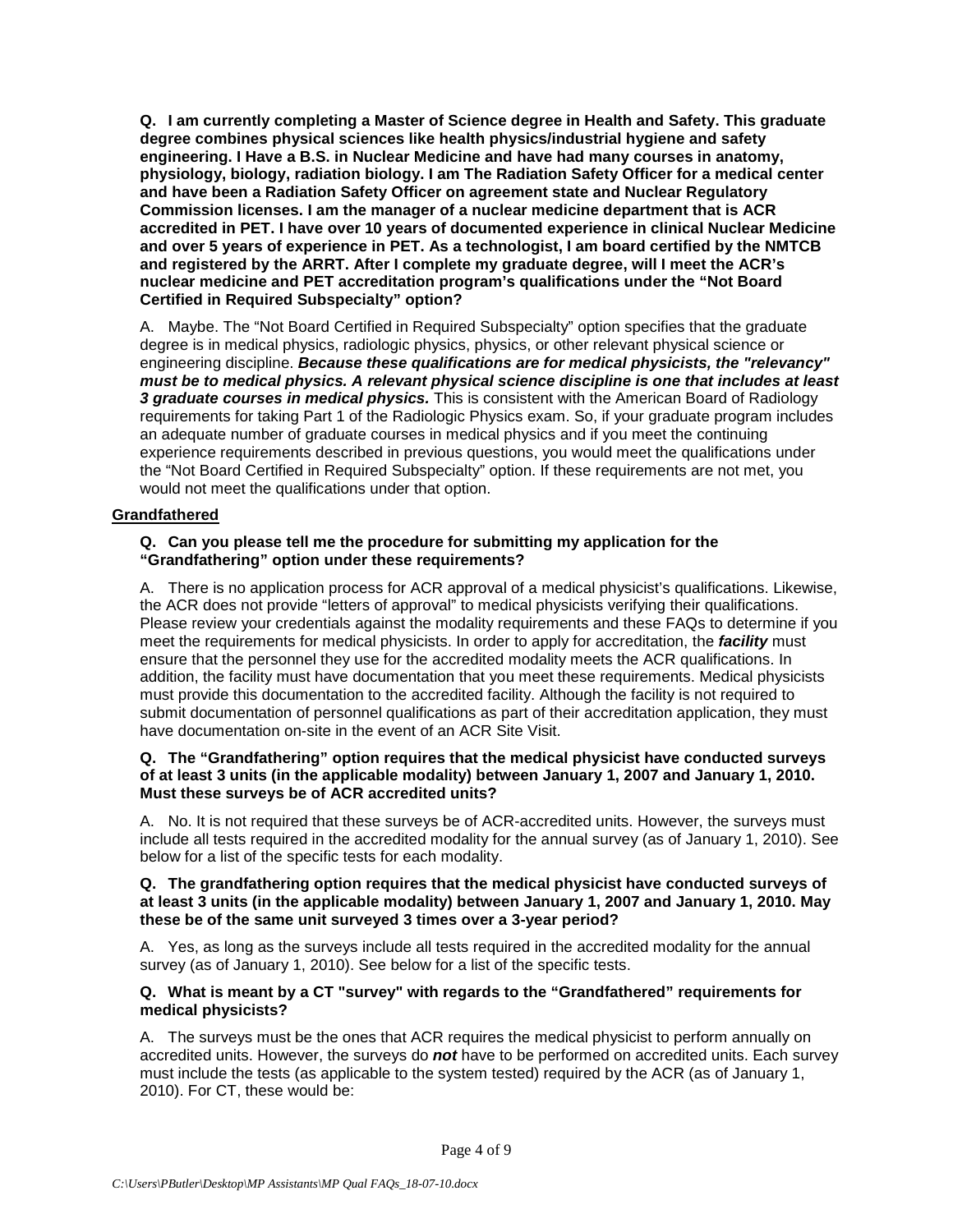- Alignment light accuracy
- Alignment of table to gantry
- Table/gantry tilt
- Slice localization from scanned projection radiograph (localization image)
- Table incrementation accuracy
- Slice thickness
- Image quality
	- 1. High-contrast (spatial) resolution
	- 2. Low-contrast resolution
	- 3. Image uniformity
	- 4. Noise
	- 5. Artifact evaluation
- CT number accuracy and linearity
- Display devices
	- 1. Video display
	- 2. Hard-copy display
- Dosimetry
	- 1. Computed tomography dosimetry index (CTDI)
	- 2. Patient radiation dose for representative examinations
- Safety evaluation
	- 1. Visual inspection
	- 2. Audible/visual signals
	- 3. Posting requirements
	- 4. Scattered radiation measurements
	- Other tests as required by state or local regulations

#### **Q. What is meant by a MRI "survey" with regards to the "Grandfathered" requirements for medical physicists?**

A. The surveys must be the ones that ACR requires the medical physicist to perform annually on accredited units. However, the surveys do *not* have to be performed on accredited units. Each survey must include the tests (as applicable to the system tested) required by the ACR (as of January 1, 2010). For MRI, these would be:

- Magnetic field homogeneity
- Slice position accuracy
- Slice thickness accuracy
- Radiofrequency coil checks
- Soft-copy display (monitors)

#### **Q. What is meant by a nuclear medicine "survey" with regards to the "Grandfathered" requirements for medical physicists?**

A. The surveys must be the ones that ACR requires the medical physicist to perform annually on accredited units. However, the surveys do *not* have to be performed on accredited units. Each survey must include the tests (as applicable to the system tested) required by the ACR (as of January 1, 2010). For nuclear medicine, these would be:

- Intrinsic uniformity
- System uniformity
- Intrinsic or system spatial resolution
- Sensitivity
- Energy resolution
- Count rate parameters
- Formatter/video display
- Overall system performance for SPECT systems
- System interlocks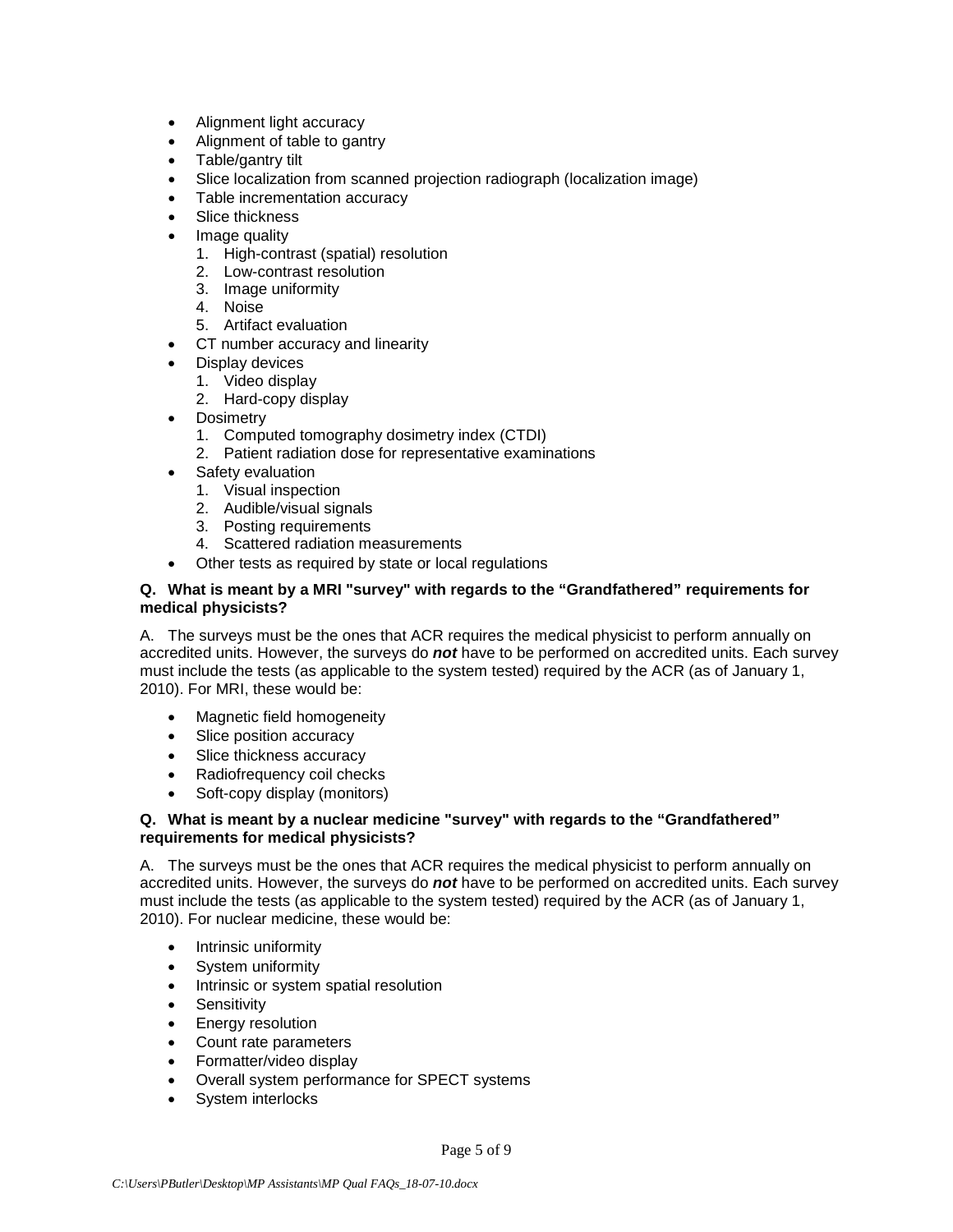- Dose calibrators
	- 1. "Test" measurement of battery voltage (if applicable)
	- 2. Zero adjustment (if applicable)
	- 3. Background adjustment
	- 4. Accuracy with NIST traceable standard
	- 5. Linearity
	- 6. Geometry
	- 7. Constancy test
- Thyroid uptake and counting systems
	- 1. I-123 capsule or long-lived standard calibration check
	- 2. Count of background
	- 3. High voltage/gain checks
	- 4. Energy resolution
	- 5. Chi-square test

#### **Q. What is meant by a PET "survey" with regards to the "Grandfathered" requirements for medical physicists?**

A. The surveys must be the ones that ACR requires the medical physicist to perform annually on accredited units. However, the surveys do *not* have to be performed on accredited units. Each survey must include the tests (as applicable to the system tested) required by the ACR (as of January 1, 2010). For PET, these would be:

- ACR-approved phantom tests
- Dose calibrators
	- 1. Constancy test
	- 2. Linearity
	- 3. Accuracy with NIST traceable standard

**Q. Since November 2008, I have conducted nuclear medicine surveys for 6 nuclear medicine units at 3 facilities. In each case, I performed the entire survey and simply had a qualified medical physicist sign off on it. Since I performed the surveys, have 16 years of experience in a clinical nuclear medicine setting, and am recognized as a Radiation Safety Officer by the state, would this qualify me for the "Grandfathering" option of medical physicist?**

A. No. Since the physicist signed off on the report (thus taking responsibility for ensuring that the tests were performed correctly and reviewing and approving the results), you did not independently serve as the medical physicist in the conduct of these surveys.

**Q. I have been working as a junior diagnostic imaging physicist between January 1, 2009 and January 1, 2010 and am not yet ABR certified. I have performed more than 3 annual surveys each of CT units, MRI units, and nuclear medicine cameras alongside a board-certified medical physicist. Both our names appear on the reports. Would these annual reports provide adequate documentation to show that I met the initial requirements under the "Grandfathered" option?**

A. No. Since the board-certified medical physicist also signed the report (thus taking responsibility for ensuring that the tests were performed correctly and reviewing and approving the results), you did not independently serve as the medical physicist in the conduct of these surveys. However, you will be qualified once you become board certified in the appropriate subspecialty area.

# <span id="page-5-0"></span>**Continuing Experience**

#### **Q. If I am board certified do I still need to document that I have done surveys of 2 units in the last 24 months?**

A. Yes. Upon renewal of the facility's accreditation, medical physicists must meet these continuing experience requirements regardless of how they met their initial qualifications (i.e., through the "Board Certification," the "Not Board Certified in Required Subspecialty" or the "Grandfathered" options.)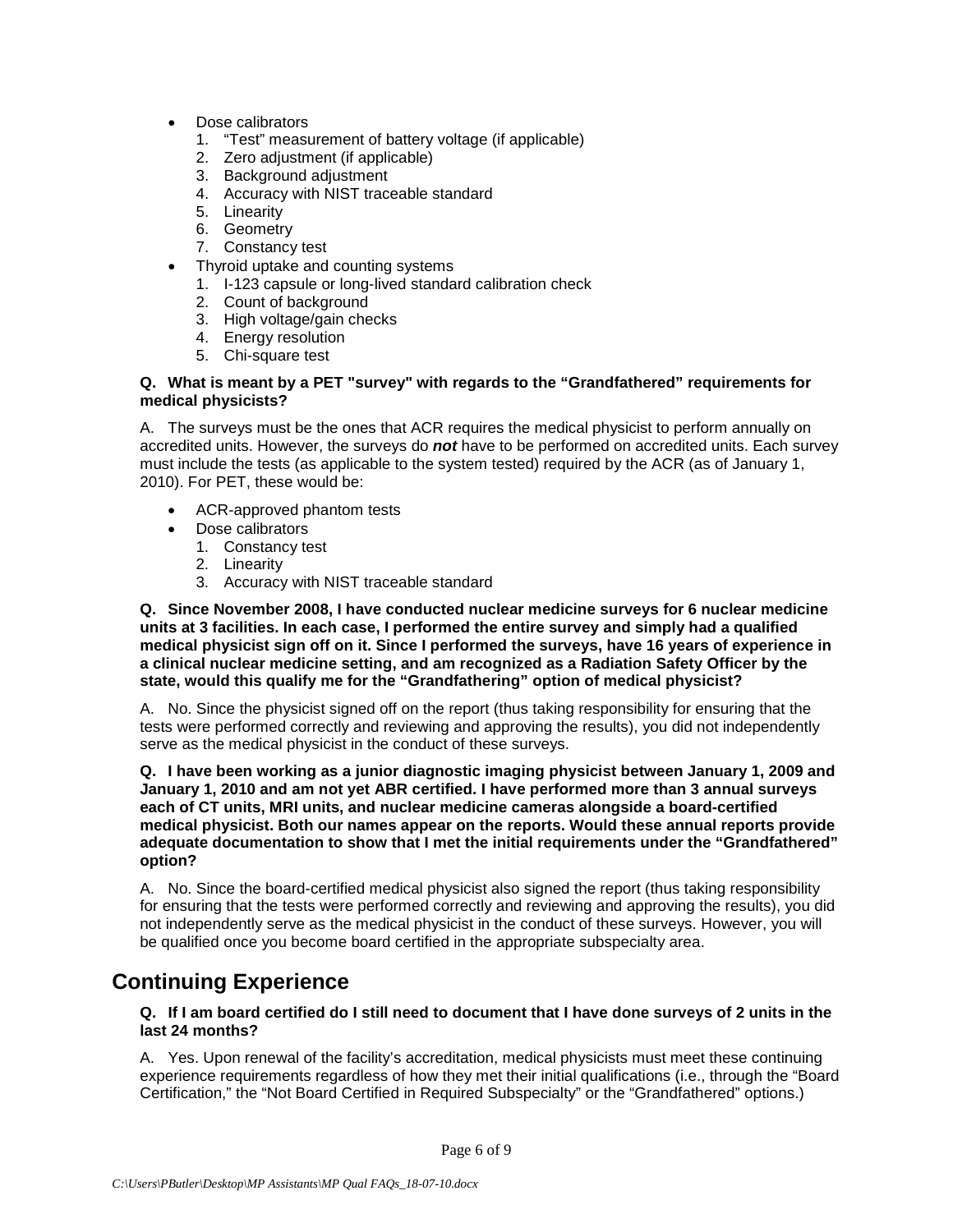**Q. I am newly board certified and understand that I will need to document that I have done surveys of 2 units in the last 24 months by the time my facility renews its accreditation. My facility is renewing its accreditation next month and I have not performed surveys of 2 units since becoming qualified via the board certified option. How can I meet the ACR's continuing experience requirements?**

A. Newly qualified individuals have 24 months from the date of qualification (in your case, the date you became board certified) to meet the continuing experience requirements.

#### **Q. How must I document my continuing experience?**

A. There are several acceptable ways to document your continuing experience:

- Survey reports (original, copy or summary sheets from the report)
- Letter or memorandum from the facility where the survey was performed (on official facility letterhead) signed by a responsible facility official
- Letter or memorandum from the medical physics company providing the service (on official company letterhead) signed by a responsible company official
- If the experience was obtained under direct supervision, a signed letter or memorandum from the medical physicist providing the direct supervision

All documentation must indicate your name, the number of facility and/or unit surveys performed and the dates on which they were performed. A facility need not keep on file survey reports performed by their medical physicist at other facilities.

#### **Q. I meet all initial qualifications but I have not maintained my continuing experience. I understand that I must perform surveys of 2 units under direct supervision to satisfy the continuing experience requirements. May I perform 2 surveys on the same unit in order to reestablish my continuing experience?**

A. Yes, you may perform 2 annual surveys on the same unit to re-establish your continuing experience. However, surveys of the same unit must be at least 60 days apart. (This is similar to the [FDA regulations](https://www.accessdata.fda.gov/cdrh_docs/presentations/pghs/Polic_Guidance_Help_System.htm) for mammography units.) The reason FDA did this is to provide more meaning to the repeat surveys. Doing them immediately after each other within a short time frame would most likely result in the same data and little valuable experience. Separating them over time would allow the medical physicist to compare data and results (which may change over time) as well as experience the full set up of test equipment, thus increasing the value of the experience. These considerations hold true for other imaging systems as well as mammography.

### <span id="page-6-0"></span>**Continuing Education**

#### **Q. If I am board certified, do I still need to document that I have 15 CME of credits in the last 36 months?**

A. Yes. Upon renewal of the facility's accreditation, medical physicists must meet these continuing education requirements regardless of how they met their initial qualifications (i.e., through the "Board Certification," the "Not Board Certified in Required Subspecialty" or the "Grandfathered" options.)

#### **Q. I am qualified to provide medical physics surveys for accredited nuclear medicine and PET facilities. Is it sufficient to have a fraction of the required 15 CEU/CME in nuclear medicine and PET but not ALL 15 credits?**

A. Yes. Upon renewal of the facility's accreditation, medical physicists must show at least 1 CEU/CME in nuclear medicine and PET. The remaining credits may be in any other area that you believe would benefit your professional continuing education.

### **Q. May I count time spent presenting courses/lectures and/or reading/writing articles/papers towards the continuing education requirements?**

A. Personnel may possibly receive continuing education credit for presenting courses/lectures and/or reading/writing articles/papers for journals. These credits must be from organizations who can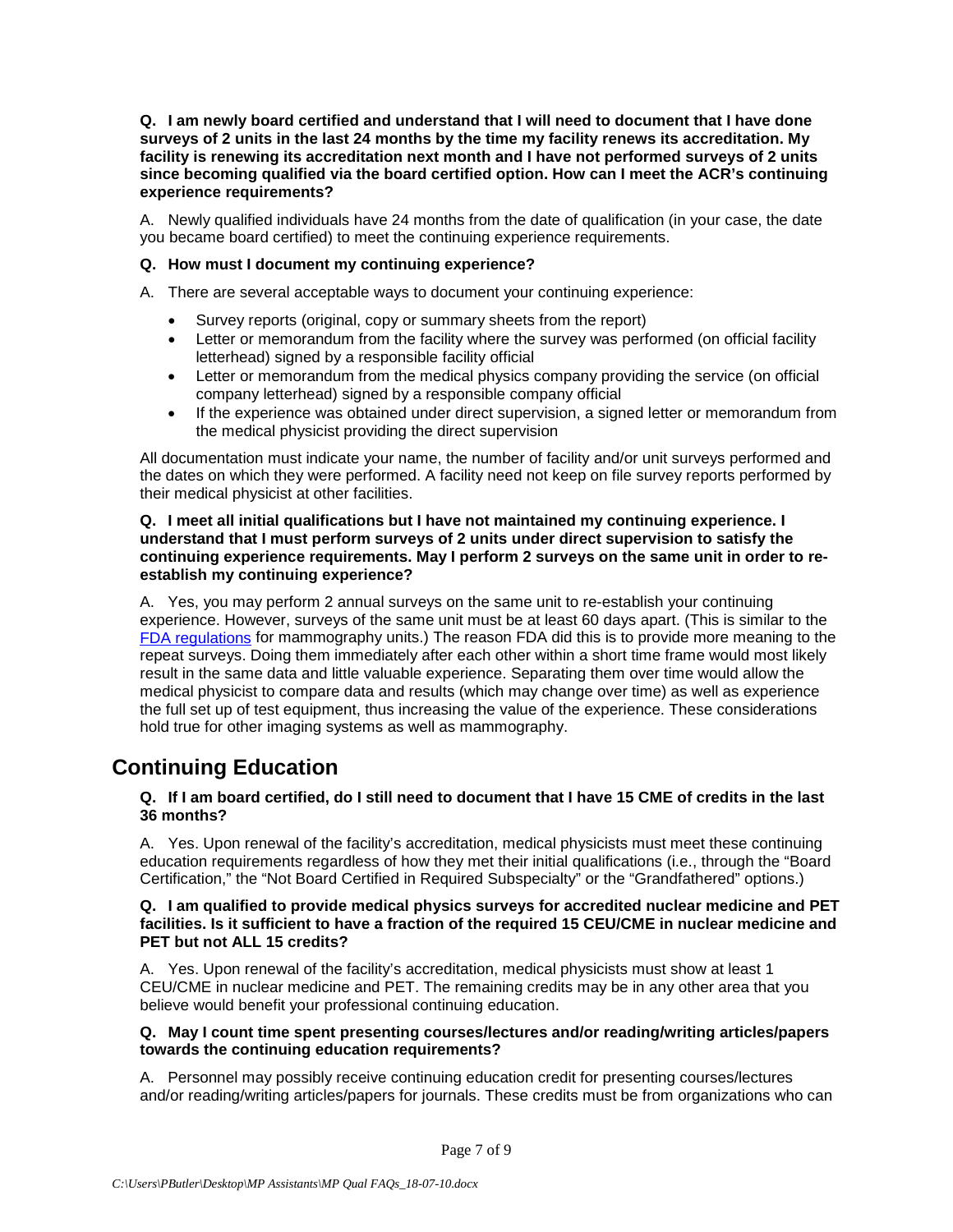assess and document the appropriate amount and type of continuing education awarded for the individual article/paper or course/lecture and are authorized to award such credit. Personnel should get a letter or other documentation from the authorized organization stating how many and what type of continuing education credits are awarded and the date the credit was given.

Faculty may claim credit for teaching in programs designated for AMA PRA Category 1 Credit by applying directly to the AMA. Two AMA PRA Category 1 Credits™ are awarded for every hour of interaction, up to 10 credits per year. The application is available on the [Apply for AMA Physician](https://www.ama-assn.org/education/apply-ama-physician-recognition-award)  [Recognition Award](https://www.ama-assn.org/education/apply-ama-physician-recognition-award) page of the AMA website. You will need to download, complete and submit the Direct Credit Application to the AMA for credit. No credits are given for repeat presentations of the same material, it is the responsibility of the applicant to only claim the credit once, and credit may not be simultaneously earned as both a presenter and learner.

Additional information on obtaining continuing education credit for these activities is also available for medical physicists from the [Commission on Accreditation of Medical Physics Education Programs,](http://www.campep.org/Criteria.asp)  [Inc.](http://www.campep.org/Criteria.asp) (CAMPEP).

#### **Q. The continuing education requirements for medical physicists call for 15 CEU/CME (1/2 Cat 1) in the prior 36 months. May I use Category A credits for the Category 1 requirement?**

A. No. Category A credits are not Category 1 credits and cannot be used in their place. Category A activities are developed for radiologic technologist continuing education, while Category 1 credits (either CAMPEP or ACCME) are developed for medical physicists and/or radiologists. Category A credits may be used for the non-Category 1 requirements.

#### **Q. Will compliance with ABR or ABMP Maintenance of Certification (MOC) requirements satisfy continuing education requirements for the ACR accreditation programs?**

A. Yes. However, note that ABMP MOC only qualifies for the MRI Accreditation Program and if the medical physicist is certified by the ABMP in Magnetic Resonance Imaging Physics.

#### **Q. A medical physicist who received ABR certification before 2002 has lifetime certification. Does this lifetime certification meet the requirements in lieu of obtaining a specific number of CEU/CME credits?**

A. No. Medical physicists certified by the ABR before 2002 have a lifetime certificate and are not required to participate in MOC. However, if the medical physicist voluntarily participates in MOC then they would meet the continuing education under the MOC pathway.

#### **Q. What documentation will the ACR need to verify that the medical physicist meets the requirement for the MOC pathway for continuing education?**

A. The best way an ABR medical physics diplomate can do this now is to obtain a "screen shot" of his/her ABR personal database. This page summarizes the MOC status, including a listing of enrollments (which certificates), payment status, licenses by state and expiration date, CME and SAMs, cognitive examination, and indication of compliance in PQI.

# <span id="page-7-0"></span>**Medical Physicist/MR Scientist Assistants**

**Q. The ACR CT, MRI and Breast MRI Accreditation Program Requirements say that a medical physicist (or MR Scientist for MRI accreditation) "may be assisted" by properly trained individuals in obtaining data in accordance with applicable regulations during the conduct of surveys and that the assisting individual must be under the direct supervision of the medical physicist (or MR Scientist) during the surveys. However, the ACR Quality Control Manual says that the tests should be performed by the qualified medical physicist (or MR Scientist) and does not mention the use of assistants. Is the use of assistants permissible?**

A. Yes, the use of assistants that are directly supervised by the medical physicist (or MR Scientist for MRI accreditation) is permissible.